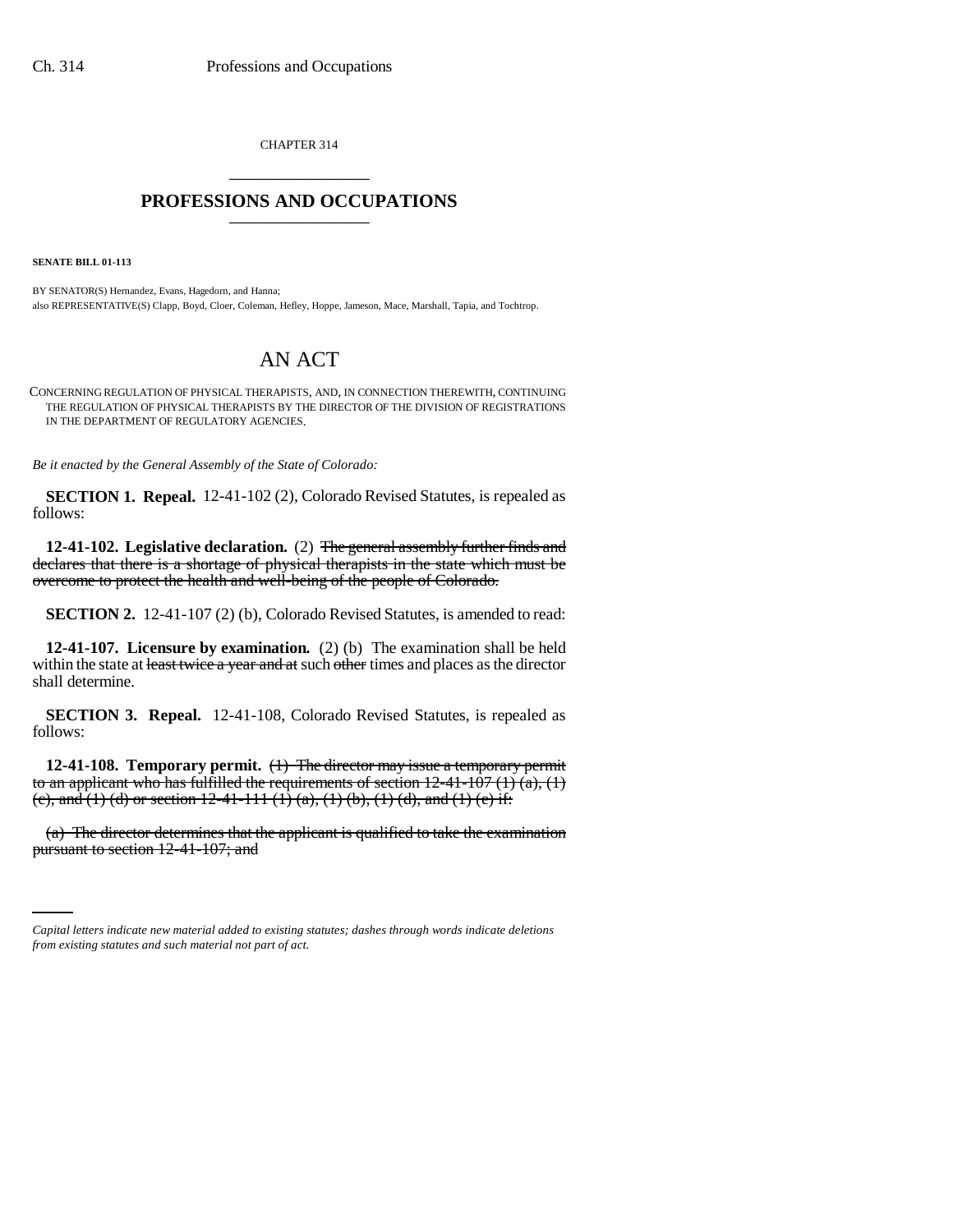(b) The applicant agrees to engage in the practice of physical therapy only under the personal and responsible supervision and direction of a physical therapist.

(2) The temporary permit authorizes the applicant to perform physical therapy under the personal and responsible supervision and direction of a physical therapist.

(3) Such temporary permit shall be valid from the date of its issuance until the publication of the results of the examination for which the applicant is scheduled to sit.

(4) A temporary permit shall not be renewed.

(5) The director may revoke a temporary permit if the applicant has committed any act which would be grounds for disciplinary action under section 12-41-115.

**SECTION 4.** 12-41-109 (3) (b) and the introductory portion to 12-41-109 (3) (c), Colorado Revised Statutes, are amended to read:

**12-41-109. Licensure by endorsement.** (3) The director shall issue a license if the applicant fulfills the requirements of subsection (1) of this section and meets any one of the following qualifying standards enumerated in paragraphs (a) to (c) of this subsection (3):

(b) The applicant has practiced as a registered or licensed physical therapist for at least two of the five years immediately preceding the date of the application;

(c) The applicant has not practiced as a registered or licensed physical therapist at least two of the last five years immediately preceding the date of the application and either:

**SECTION 5. Repeal.** 12-41-110, Colorado Revised Statutes, is repealed as follows:

**12-41-110. Temporary license.** (1) The director may issue a temporary license to an applicant who has submitted an application and fee and presented evidence of an active, valid license in good standing as specified in section 12-41-109. Such temporary license shall be valid until the director issues a license to the applicant or denies the request for licensure by endorsement, but, in any case, such license shall not be valid for longer than four months.

(2) The director may deny the request for such temporary license or revoke such temporary license if the applicant has committed any act which would be grounds for disciplinary action under section 12-41-115.

(3) The temporary license authorizes the applicant to practice physical therapy only during the period such temporary license is valid.

**SECTION 6.** 12-41-111 (1) (a), Colorado Revised Statutes, is amended to read:

**12-41-111. Licensing of foreign-trained applicants.** (1) Every foreign-trained applicant for licensing by examination shall: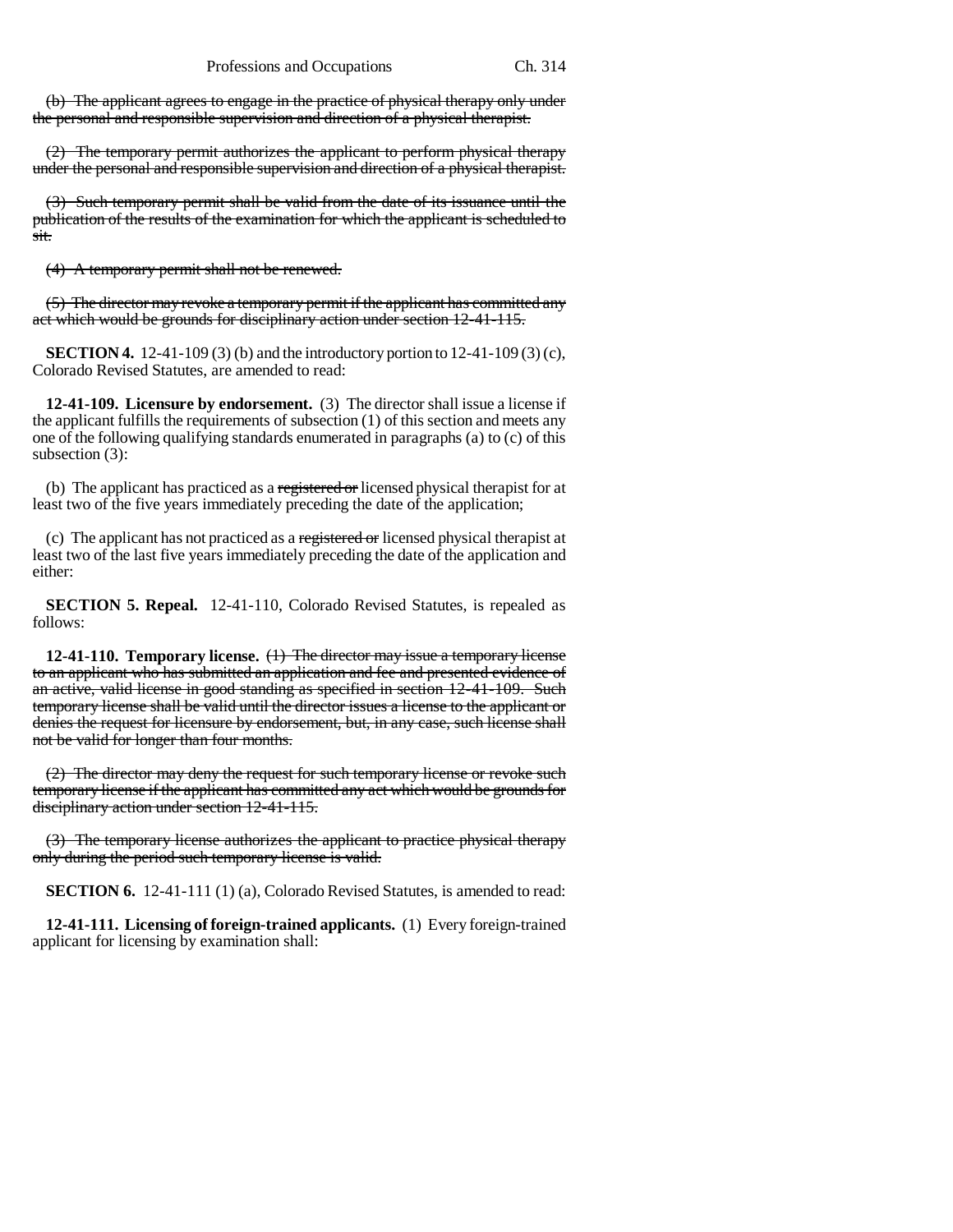(a) Have received education and training in physical therapy SUBSTANTIALLY EQUIVALENT TO THE EDUCATION AND TRAINING REQUIRED AT ACCREDITED PHYSICAL THERAPY PROGRAMS IN THE UNITED STATES;

**SECTION 7.** 12-41-112 (2), (4), and (5), Colorado Revised Statutes, are amended to read:

**12-41-112. Expiration and renewal of licenses.** (2) A licensee shall be required to renew the license issued under this article according to a schedule of renewal dates to be established by the director. Upon the recommendation of the director, the executive director may change the renewal date of any such license so that approximately the same number of licenses are scheduled for renewal in each month of the year.

(4) If any licensee fails to renew such license prior to its expiration date, the license shall automatically expire. A physical therapist formerly licensed or registered in this state may reinstate a license or registration which THAT has expired. Such reinstatement shall only occur during the five-year period following such license expiration. Reinstatement shall require the submission of an application in the form and manner designated by the director and the payment of a fee in an amount determined by the director.

(5) A physical therapist formerly licensed or registered in this state who practiced physical therapy for more than two years may reinstate a license or convert an expired registration to a license if such license or registration expired more than five years prior to the application date by demonstrating competency in the practice of physical therapy to the director or by successfully completing an internship as required by the director. The director may also require such former licensee or registered physical therapist to take the examination administered pursuant to section  $12-41-107(2)$ .

**SECTION 8.** 12-41-113, Colorado Revised Statutes, is amended to read:

**12-41-113. Special practice authorities and requirements.** (1) **Utilization of unlicensed persons.** A physical therapist may utilize the services of not more than three unlicensed individuals to assist in that therapist's practice. Such individuals shall at all times be under the direct supervision of the physical therapist unless such individuals are physical therapist assistants who shall be under responsible direction and supervision of the physical therapist. For purposes of this subsection (1) a "physical therapist assistant" means a person who has successfully completed a physical therapist assistant program that has been approved by the director ACCREDITED BY THE COMMISSION ON ACCREDITATION IN PHYSICAL THERAPY EDUCATION OR ANY COMPARABLE SUCCESSOR ENTITY; WHO IS REGISTERED, LICENSED, OR CERTIFIED AS A PHYSICAL THERAPIST ASSISTANT IN ANOTHER STATE; OR WHO HAS OTHERWISE QUALIFIED TO TAKE THE PHYSICAL THERAPY EXAMINATION. For purposes of this subsection  $(1)$ , "direct supervision" shall mean supervision which THAT is on the premises where any such unlicensed individuals are practicing.

(2) **Administration of medications.** Physical therapists OR PHYSICAL THERAPIST ASSISTANTS UNDER THE DIRECT SUPERVISION OF A PHYSICAL THERAPIST may administer topical and aerosol medications when they are consistent with the scope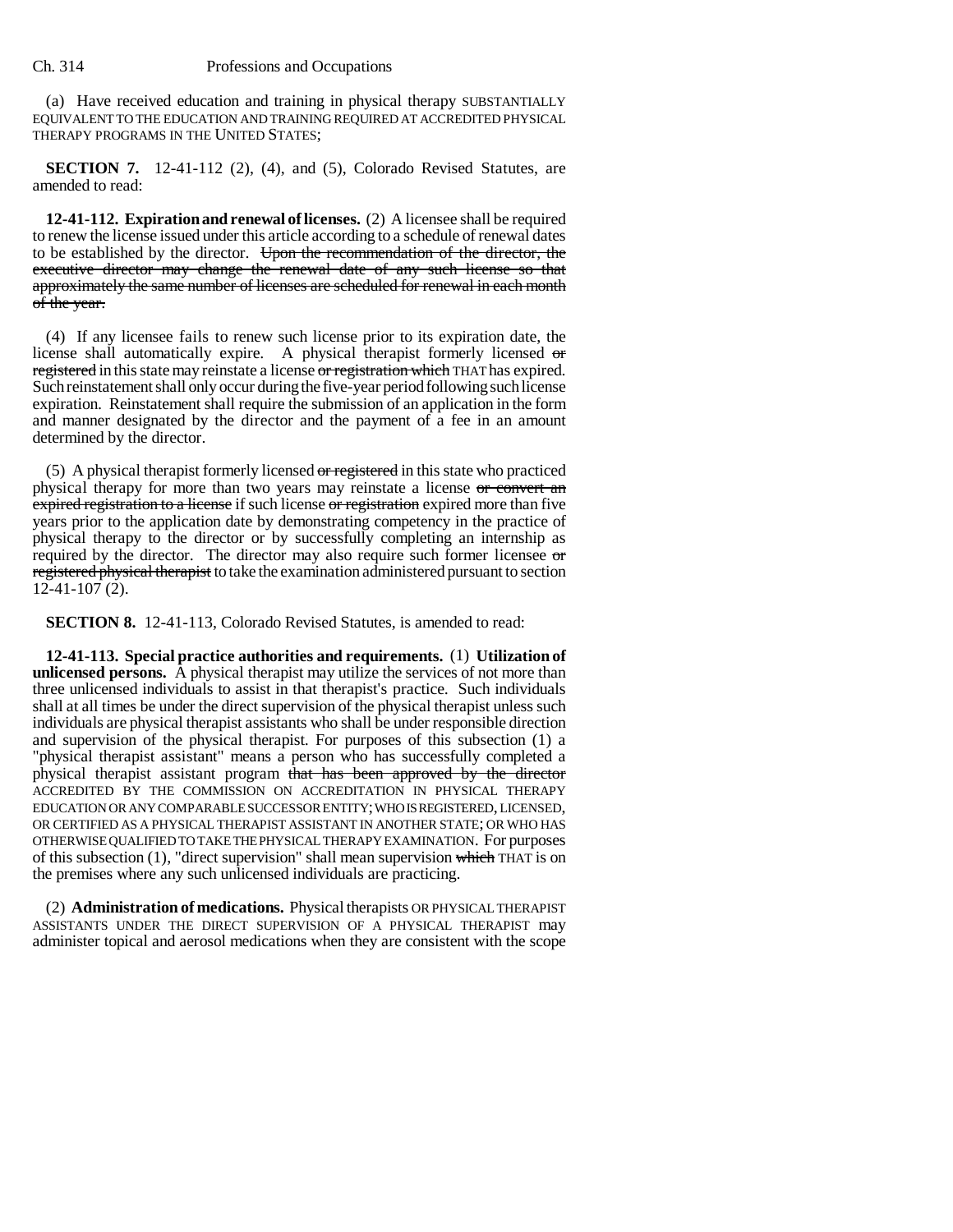of physical therapy practice and when any such medication is prescribed by a licensed health care practitioner who is authorized to prescribe such medication. A prescription or order shall be required for each such administration.

(3) **Wound debridement.** A physical therapist is authorized to perform wound debridement under a physician's order when such debridement is consistent with the scope of physical therapy practice. and, at the discretion of the physician, may perform such debridement without the direct and immediate supervision of the **physician.** The performance of such wound debridement shall not be deemed to violate the prohibition against performing surgery pursuant to section 12-41-105 (1) (a).

**SECTION 9.** 12-41-114 (1) (a) and (1) (b), Colorado Revised Statutes, are amended, and the said 12-41-114 (1) is further amended BY THE ADDITION OF A NEW PARAGRAPH, to read:

**12-41-114. Scope of article - exclusions.** (1) Nothing contained in this article shall prohibit:

(a) The practice of physical therapy by students enrolled in an accredited physical therapy OR PHYSICAL THERAPIST ASSISTANT program and performing under the direction and immediate supervision of a physical therapist currently licensed in this state;

(b) Any person who has successfully completed an accredited physical therapy program within twelve months prior to filing an application with the director for licensure to practice physical therapy and who has paid the required fees for practicing physical therapy under the personal and responsible direction and supervision of a licensed physical therapist between the date of the filing of such application and the publication of the results of the next examination;

(i) THE PRACTICE OF ANY PHYSICAL THERAPIST LICENSED IN THIS STATE OR ANY OTHER STATE OR TERRITORY OF THE UNITED STATES WHO IS EMPLOYED BY THE UNITED STATES GOVERNMENT OR ANY BUREAU, DIVISION, OR AGENCY THEREOF WHILE WITHIN THE COURSE AND SCOPE OF THE PHYSICAL THERAPIST'S OFFICIAL DUTIES.

**SECTION 10.** 12-41-115 (1) (k), Colorado Revised Statutes, is amended to read:

**12-41-115. Grounds for disciplinary action.** (1) The director is authorized to take disciplinary action in accordance with section 12-41-116 if the licensee has:

(k) Falsified information in any application or attempted to obtain or obtained a license temporary permit, or temporary license by fraud, deception, or misrepresentation;

**SECTION 11.** 12-41-116 (1) (a), Colorado Revised Statutes, is amended to read:

**12-41-116. Disciplinary actions.** (1) (a) The director, pursuant to the provisions of article 4 of title 24, C.R.S., may issue letters of admonition, or may deny, refuse to renew, suspend, or revoke any license, temporary permit, or temporary license,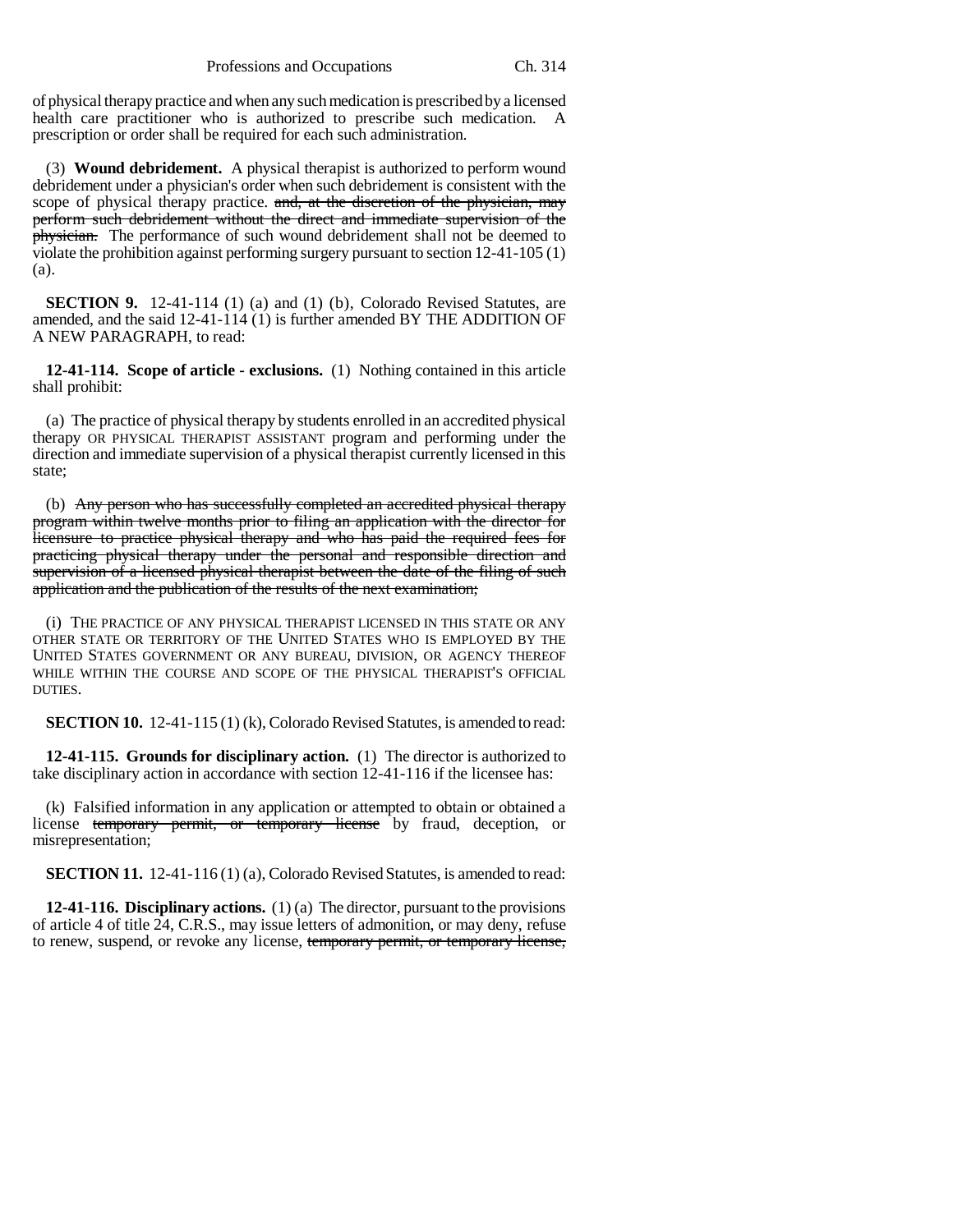## Ch. 314 Professions and Occupations

may place a licensee on probation, or may impose public censure or a fine, if, after notice and hearing, the director or his THE DIRECTOR'S designee determines that the licensee or permittee has committed any of the acts specified in section 12-41-115.

**SECTION 12.** 12-41-124 (1) (g) (III), Colorado Revised Statutes, is amended to read:

**12-41-124. Professional service corporations, limited liability companies, and registered limited liability partnerships for the practice of physical therapy definitions.** (1) Persons licensed to practice physical therapy by the director may form professional service corporations for the practice of physical therapy under the "Colorado Business Corporation Act", articles 101 to 117 of title 7, C.R.S., if such corporations are organized and operated in accordance with the provisions of this section. The articles of incorporation of such corporations shall contain provisions complying with the following requirements:

(g) The articles of incorporation shall provide, and all shareholders of the corporation shall agree, that all shareholders of the corporation shall be jointly and severally liable for all acts, errors, and omissions of the employees of the corporation or that all shareholders of the corporation shall be jointly and severally liable for all acts, errors, and omissions of the employees of the corporation except during periods of time when the corporation shall maintain in good standing professional liability insurance which shall meet the following minimum standards:

(III) The insurance policy may SHALL provide for an aggregate top limit of liability per year for all claims of one hundred fifty thousand dollars with a top limit of liability for all claims during the year of three hundred thousand dollars AN AMOUNT FOR EACH CLAIM OF AT LEAST ONE HUNDRED THOUSAND DOLLARS MULTIPLIED BY THE NUMBER OF PERSONS LICENSED TO PRACTICE PHYSICAL THERAPY EMPLOYED BY THE CORPORATION. THE POLICY SHALL PROVIDE FOR AN AGGREGATE TOP LIMIT OF LIABILITY PER YEAR FOR ALL CLAIMS OF THREE HUNDRED THOUSAND DOLLARS ALSO MULTIPLIED BY THE NUMBER OF PERSONS LICENSED TO PRACTICE PHYSICAL THERAPY EMPLOYED BY THE CORPORATION, BUT NO FIRM SHALL BE REQUIRED TO CARRY INSURANCE IN EXCESS OF THREE HUNDRED THOUSAND DOLLARS FOR EACH CLAIM WITH AN AGGREGATE TOP LIMIT OF LIABILITY FOR ALL CLAIMS DURING THE YEAR OF NINE HUNDRED THOUSAND DOLLARS.

**SECTION 13.** 12-41-124 (6), Colorado Revised Statutes, is amended BY THE ADDITION OF A NEW PARAGRAPH to read:

**12-41-124. Professional service corporations, limited liability companies, and registered limited liability partnerships for the practice of physical therapy**  definitions. (6) As used in this section, unless the context otherwise requires:

(d.5) "PRESIDENT" INCLUDES ALL MANAGERS, IF ANY, OF A LIMITED LIABILITY COMPANY AND ALL PARTNERS IN A REGISTERED LIMITED LIABILITY PARTNERSHIP.

**SECTION 14. Repeal.** 12-41-125 (2) (e), Colorado Revised Statutes, is repealed as follows:

**12-41-125. Powers and duties of director - reports - publications.** (2) In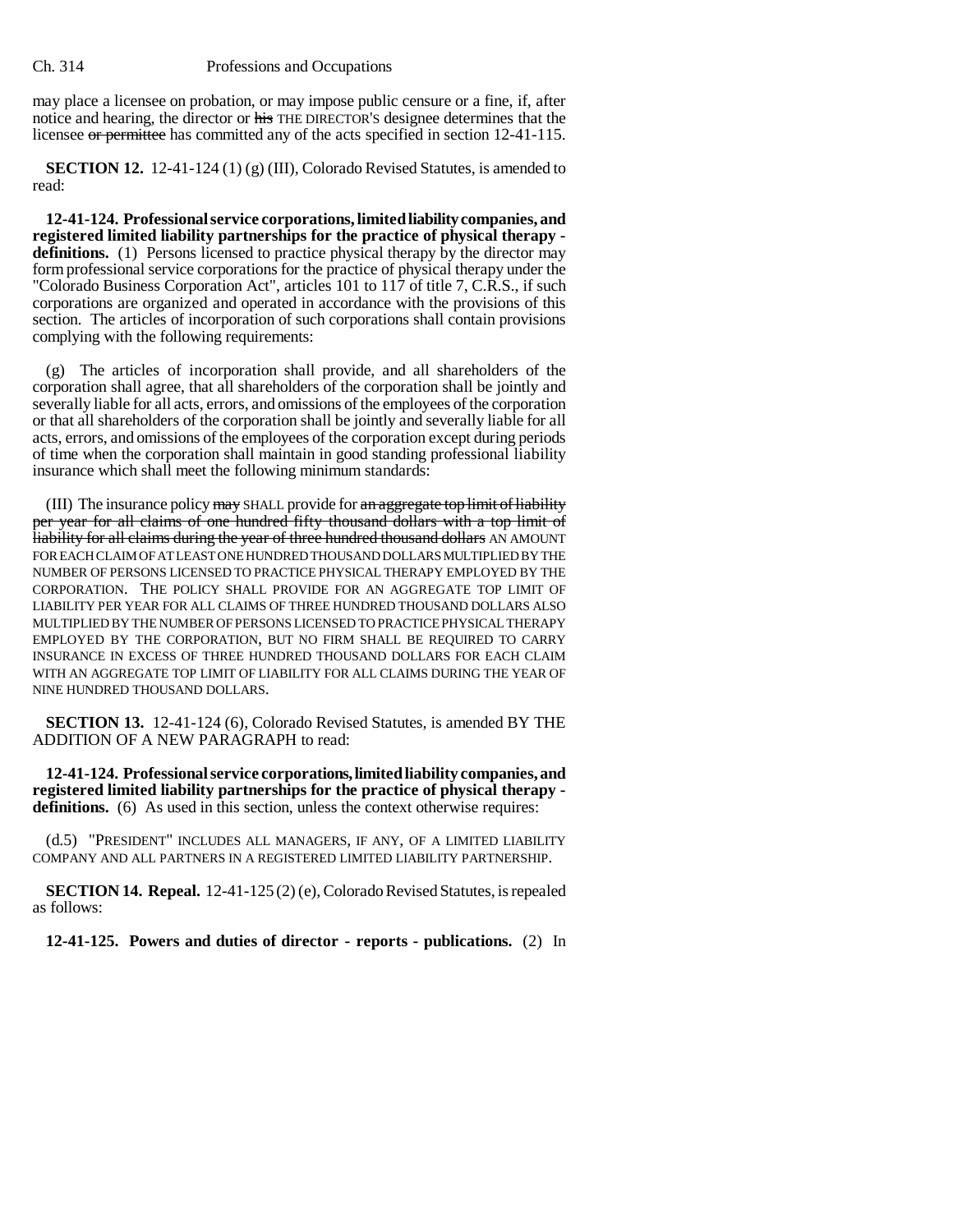addition to any other powers and duties given the director by this article, the director shall have the following powers and duties:

(e) At least once a year, to compile a list of physical therapists currently licensed to practice in this state, such list to be available to any person upon application to the director and the payment of such charge as may be fixed by said director;

**SECTION 15.** 12-41-126, Colorado Revised Statutes, is amended to read:

**12-41-126. Advisory committee.** The director shall appoint at least one advisory committee of at least seven members to assist in the performance of the director's duties under this article. Five of these members shall be physical therapists and two shall not be physical therapists but shall be persons having specific knowledge in the health care field. Such committee shall meet at least twice a year and at additional times at the discretion of the director. Members of such advisory committee shall receive no compensation for their services but PURSUANT TO SECTION  $24-34-102(13)$ , C.R.S., AND shall be reimbursed for actual and necessary expenses which THAT they may incur in the performance of their duties. Such reimbursement shall be cash funded and shall not exceed the amount anticipated to be raised from fees collected pursuant to this article.

**SECTION 16. Repeal.** 12-41-129, Colorado Revised Statutes, is repealed as follows:

**12-41-129. Physical therapists - registered prior to July 1, 1991.** (1) Any physical therapist who was registered by the director prior to July 1, 1991, shall be licensed by the director as of July 1, 1991, and shall thereafter be subject to the requirements of this article. Any such license shall expire according to the provisions of section 12-41-112 and shall thereafter be subject to the provisions of that section.

(2) Any proceeding under this article which is pending before the director on July 1, 1991, shall remain in full force and effect on and after said date.

**SECTION 17.** 12-41-130 (1) and (2) (a), Colorado Revised Statutes, are amended to read:

**12-41-130. Repeal of article.** (1) This article is repealed, effective July 1, 2001 2011.

(2) (a) The licensing functions of the director of the division of registrations as set forth in this article are terminated July 1, 2001 2011.

**SECTION 18.** 12-36-106 (3) (r), Colorado Revised Statutes, is amended to read:

**12-36-106. Practice of medicine defined - exemptions from licensing requirements - repeal.** (3) Nothing in this section shall be construed to prohibit, or to require a license under this article with respect to, any of the following acts:

(r) (I) The administration of topical and aerosol medications within the scope of physical therapy practice as provided in section 12-41-113 (2);